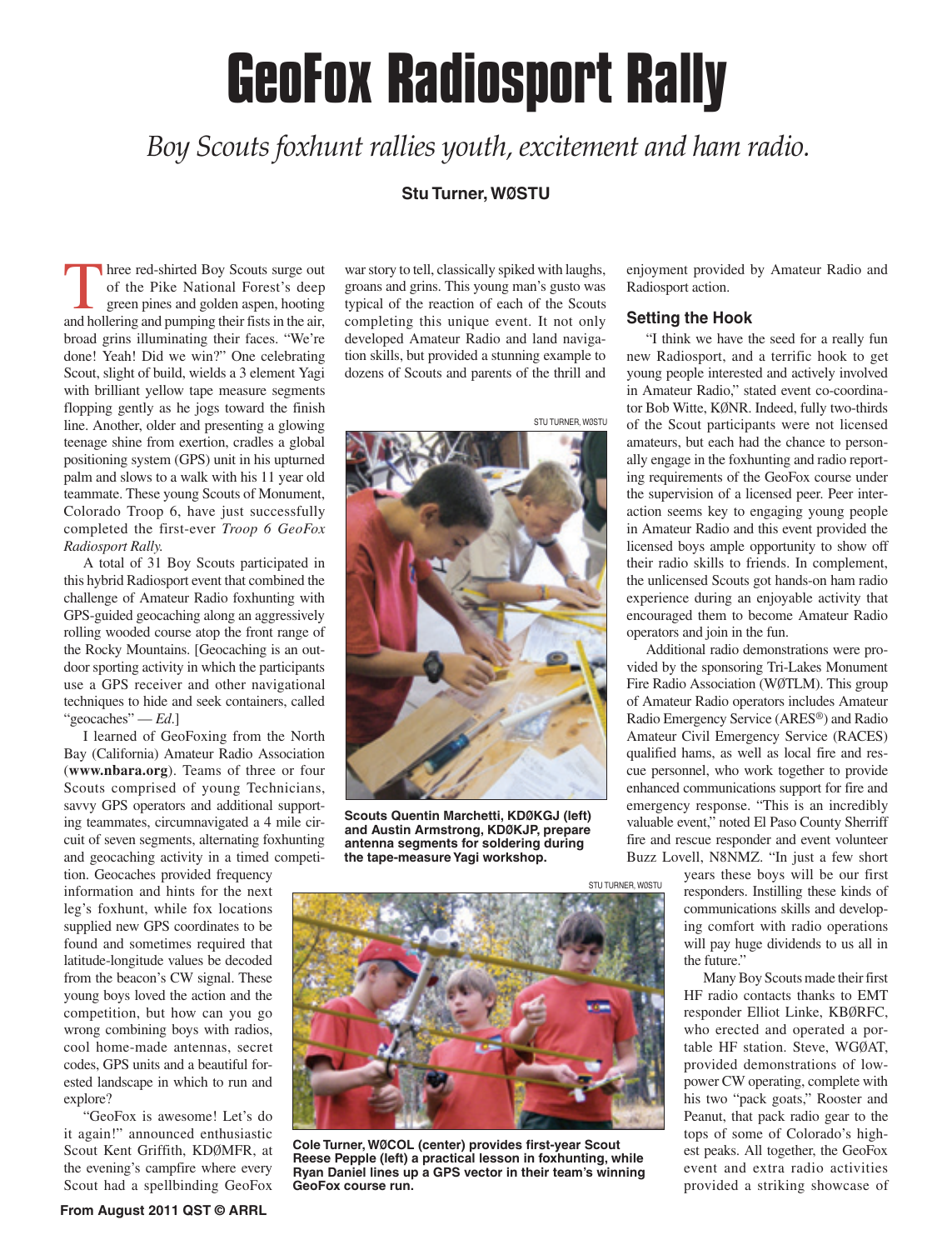

**Here are (from left) Scouts Ethan Bucknall, KDØMFP; Kent Griffith, KDØMFR, and Matthew Lyons, KDØLLA, conducting foxhunting practice in the forest during a Scout backpacking excursion.** 

Amateur Radio capabilities wrapped in fun and excitement. Even the goats enjoyed the day, attending closely to the myriad red shirts who offered tasty treats.

## **And They're Off**

Although, getting an event like the GeoFox Radiosport Rally organized and running was not a trivial undertaking, it is quite feasible for a small radio club and youth organization to accomplish. A crucial factor was having a group of licensed young peer ham operators to distribute across the competing teams. Each young Technician was tasked to supervise a team's foxhunting activity and to be the radio control operator for the team's position and progress reports, as well as other ancillary communications as needed during the event. Bringing up a crew of young hams to form the core of the teams is perhaps the biggest challenge in the creation of this type of activity.

With the Troop 6 Scouts, educating 10 young Technician hams began 1 year prior to the GeoFox rally. The WØTLM organization conducted a Technician course that Bob Witte, KØNR, and I taught along with two other experienced hams. As a radio merit badge counselor for the troop, I encouraged a handful of Scouts to enroll in the 2 day class and I provided extra tutoring for them. They were incredibly successful and Troop 6 instantly had five 11 year old Technicians. Once these boys began to show off their "ham bling" accoutrements at troop meetings and conducting basic radio operations at camp outs, others quickly decided to join the next Technician class. Within 8 months of the initial Scout licensing, the troop hams had doubled to 10 and the parent licensees had grown to nine.

With this core group, we established a weekly Troop 6 radio net to hone basic skills and we obtained tactical net experience by volunteering the Scouts to assist in the operations of a local Independence Day parade and a nonprofit music festival. Both public service activities were successful and the Scouts have been invited back to help again.

STU TURNER, WØSTU

A few weeks before the planned GeoFox rally, I held an antenna workshop in which semiprepared materials were provided for the construction of tape measure Yagi antennas to be used for foxhunting. Following a design published online by Joseph Leggio, WB2HOL, PVC pipe segments and hairpin match wires were precut to length. The Scouts measured and cut all tape measure elements, prepped all components, tinned and soldered the driven element connections and pieced together the antenna for 2 meter band operation. The boys got practice foxhunting on two different campouts prior to the GeoFox rally, receiving training on close-in techniques such as third harmonic tuning. With this rather brief preparation we launched into the Troop 6 GeoFox Radiosport Rally plan.

## **The Course, of Course**

The GeoFox course was designed to be challenging, but not overwhelming, for the group of 11-14 year old Scouts. The goal was to keep teams moving through the prescribed route and minimize overruns or bunching. Teams were started at 20 minute intervals to allow ample distance between them and total time to completion was the competitive measure of success.

All GeoFox team reports, communication with event headquarters and foxhunts were conducted on assigned 2 meter frequencies. The licensed Scouts typically used a 5 W dualband handheld transceiver that also provided 70 cm capability. This allowed the use of third harmonic spurs of the 2 meter beacon transmissions with substantially reduced signal strengths for close-in foxhunting. The home built 2 meter tape-measure Yagi antennas performed admirably for direction finding even in the higher band.

We couldn't provide each team with foxhunt "sniffers" for close-in hunting and since extended hunts in a small area would likely cause the sequenced teams to bunch up, we made each find-point (either fox or geocache) highly visible. This is a change from the typically well hidden foxhunt and geocache challenge, but it was a prudent modification for this event given the age and experience of the youngsters. Even with several blaze orange survey flags marking each location, the boys found the course quite challenging.

We constructed three fox beacons for the course with output power in the range of 50-100 mW. The foxhunt legs of the course were less than 1 mile long, so low power beacons were necessary to avoid too quickly maxing out the handheld transceiver's S meters that were the only source of signal strength information available to the foxhunters.

Commercial electronic packages and feed-line-attenuated handheld transceivers were used for the beacons. Each worked well and included one of the following: Byonics PicCon microcontroller, Doppler DF Instruments SquawkBox T-hunt transmitter or Argent Data Systems ADS-SR1 controller. The transmit duty cycle was approximately 33% or about 20 seconds on and 40 seconds off. The fox messages were largely CW numerals and station identification, but one beacon allowed random transmission of voice messages. Encouraging and mildly taunting tidbits were included in the voice transmissions, adding a little spice to the hunt.

The GeoFox course location and terrain was carefully selected for safety, access to find-point locations and variety. Thorough study of terrain and topographic maps, as well as online aerial and satellite imagery was undertaken to map out prospective circuits in the forest that were nestled within a surrounding set of national forest roads and trails. The roads and trails promoted easy placement of foxes and caches by automobile and bicycle.

# For More Information

- **Byonics PicCon microcontroller** (**www.byonics.com/piccon**)
- Doppler DF Instruments SquawkBox T-hunt transmitter (**www.silcom.com/~pelican2/ PicoDopp/MICROHUNT. htm#SQBX**)
- **Argent Data Systems ADS-SR1** controller (**www.argentdata.com**)
- WB2HOL Tape Measure Yagi (**theleggios.net/wb2hol/projects/ rdf/tape\_bm.htm**)
- **North Bay Amateur Radio Club** (**www.nobarc.com**)